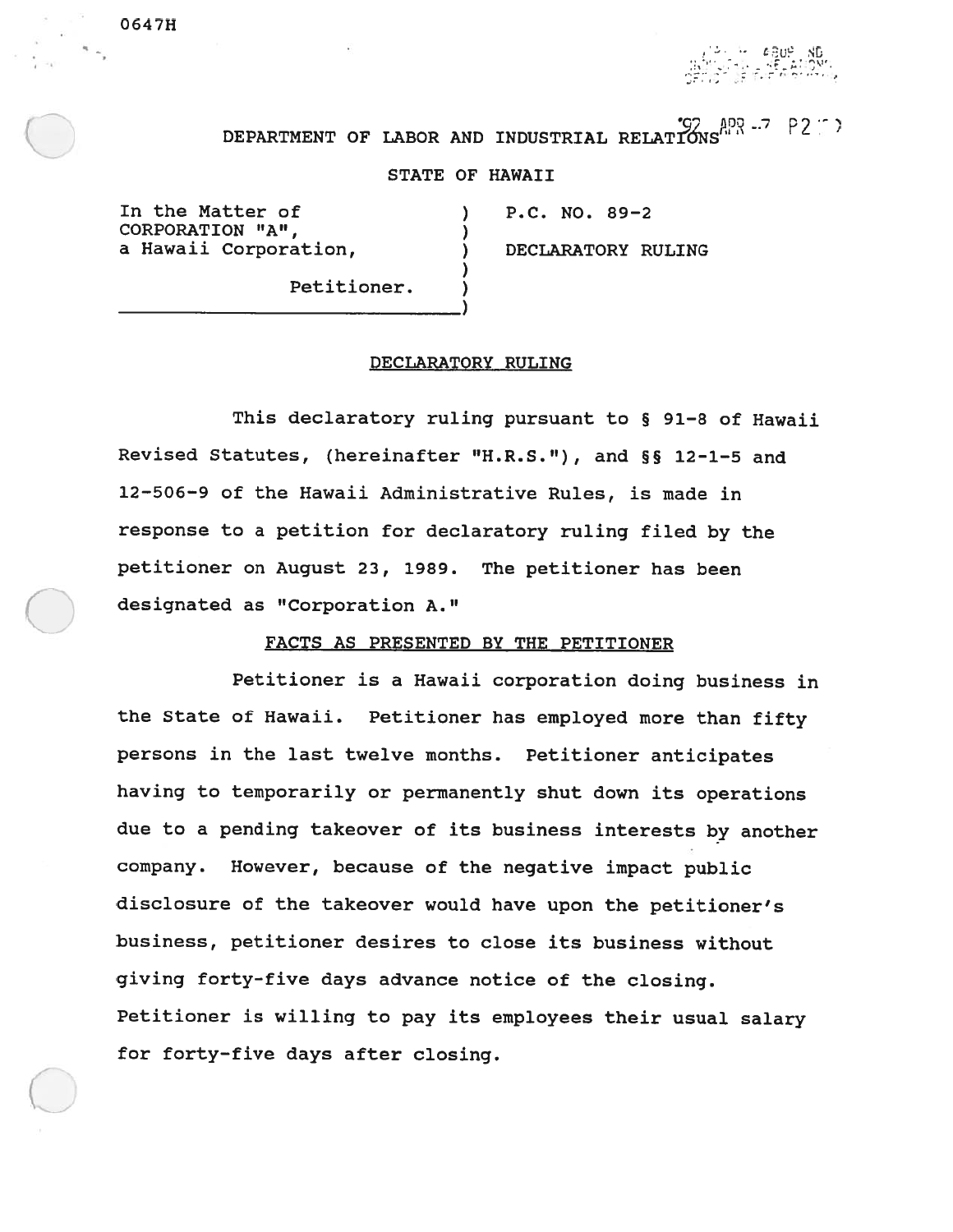### ISSUE AS PRESENTED BY THE PETITIONER

If petitioner is found to be <sup>a</sup> "covered establishment" within Chapter 3943, H.R.S., and its closure would be <sup>a</sup> "closing" as is defined in § 3943-2, H.R.S., could it satisfy the forty-five day notice requirement of § 394B—9, H.R.S. by immediately closing its business but agreeing to pay its employees their usual salary for forty-five additional days after the closing? In other words, may the petitioner pay forty-five additional days of salary to its employees in lieu of <sup>g</sup>iving them forty-five days notice of the closing of business?

### RULING

This ruling includes the following assumptions:

1. It is assumed that the shutdown of petitioner's operations will be permanent. Because the portion of Chapter 3943, H.R.S., which was amended by Act 377, S.L.H. 1987, (hereinafter "Act 377"), applies only to "permanent" shutdowns, any discussion of <sup>a</sup> temporary shutdown would be moot.

2. It is assumed that the "usual salary" of the employees includes all benefits and other forms of compensation in addition to the employee's base salary.

3. It is assumed that these "usual salary" items would be received or accrued by the employees at least by the time they would normally be received if there had been no shutdown.

—2—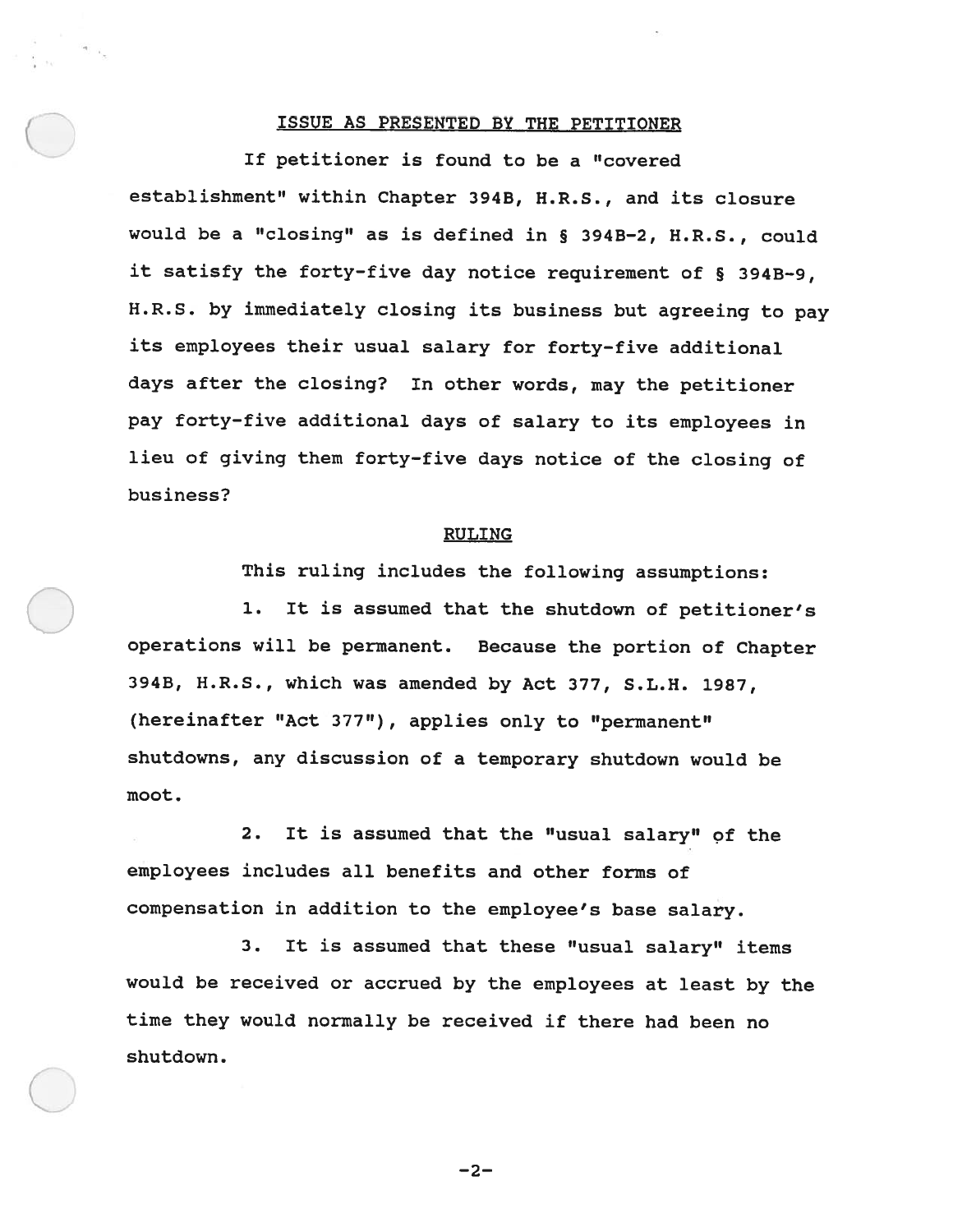Based on the above facts and assumptions, if the terms "close" and "closing" as used by the petitioner are intended in the legal sense as defined in § 3943-2, H.R.S., then the Director of Labor and Industrial Relations, State of Hawaii (hereinafter "Director"), would rule that § 3943—9, H..R.S., requires the petitioner to <sup>g</sup>ive forty-five days notice prior to the "closing." This would be true irrespective of whether or not the petitioner pays the employees their usual salary for forty-five days after the closing. But if by these terms the petitioner is actually referring to <sup>a</sup> "shutdown of operations," the Director would rule that the actual closing for the purposes of Act <sup>377</sup> would not occur until forty-five days after the shutdown of operations. Therefore, written notification to the employees and Director otherwise in compliance with § 3948-9, H.R.S., <sup>g</sup>iven by the date of the shutdown of operations, would be timely. Of course, the notification under § 12-506-7 would have to reflect the actual facts of the situation.

Assuming that petitioner, when it used the terms "close" and "closing" was actually referring to <sup>a</sup> "shutdown of operations," the dispositive question in this matter would appear to be when <sup>a</sup> "closing" would occur for the purposes of § 394B—2, H.R.S. This statutory section defines <sup>a</sup> "closing" as:

> the permanent shutting down of all operations within <sup>a</sup> covered establishment due to the sale, transfer, merger, and other business takeover or transaction of business

> > —3—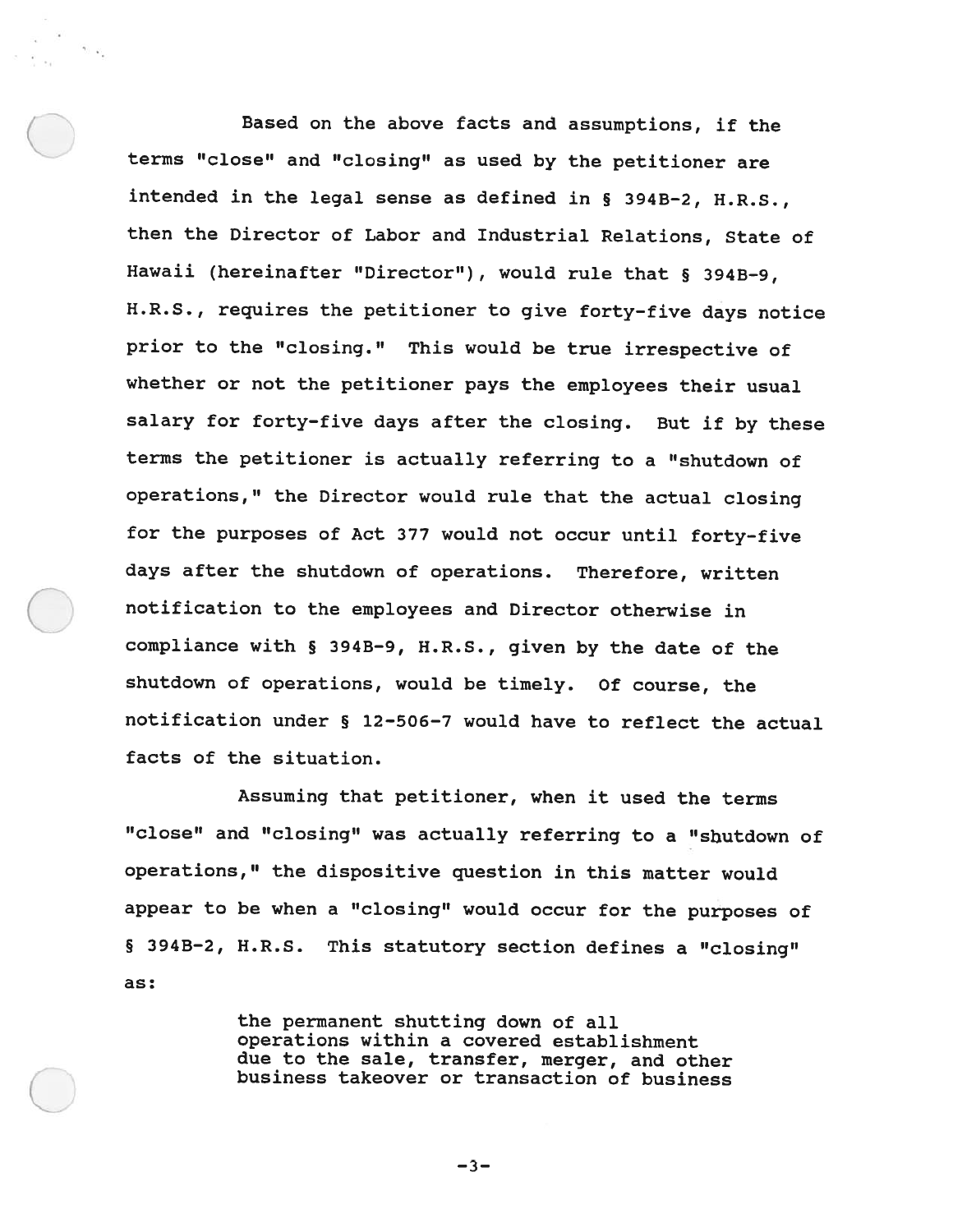interests which results in or may result in the lay—off or termination of employees of <sup>a</sup> covered establishment by the employer.

Section 12—506-4(a) of the Hawaii Administrative Rules (hereinafter "Rule 12-506—4(a)") further provides:

 $\sim$   $\epsilon_{\rm v}$ 

- ( a) In order for there to be <sup>a</sup> closing, there shall be:
	- (1) A sale, transfer, merger, and other business takeover or transaction of business interests;
	- (2) A permanen<sup>t</sup> shutting down of all operations within <sup>a</sup> covered establishment due to paragraph (1); and
	- (3) An actual or potential lay-off or termination of employees of <sup>a</sup> covered establishment by an employer as <sup>a</sup> result of paragraph  $(2)$ .

It appears that the first two requirements of Rule 12-506-4(a) would be met under the facts as presented by the petitioner. However, in spite of the shutdown of operations, the employees, for <sup>a</sup> subsequent forty-five day period, would receive their usual salary, including all benefits and other forms of compensation. Because of this, they would de facto not be laid off or terminated until the end of this period for the purposes of the statute. Therefore, the third requirement of Rule 12-506-4(a) would not be met until the end of this forty—five day period. At the end of forty-five day period, the employees would have the right to claim other benefits under Act <sup>377</sup> such as is provided for in §5 394B-lO and

 $-4-$